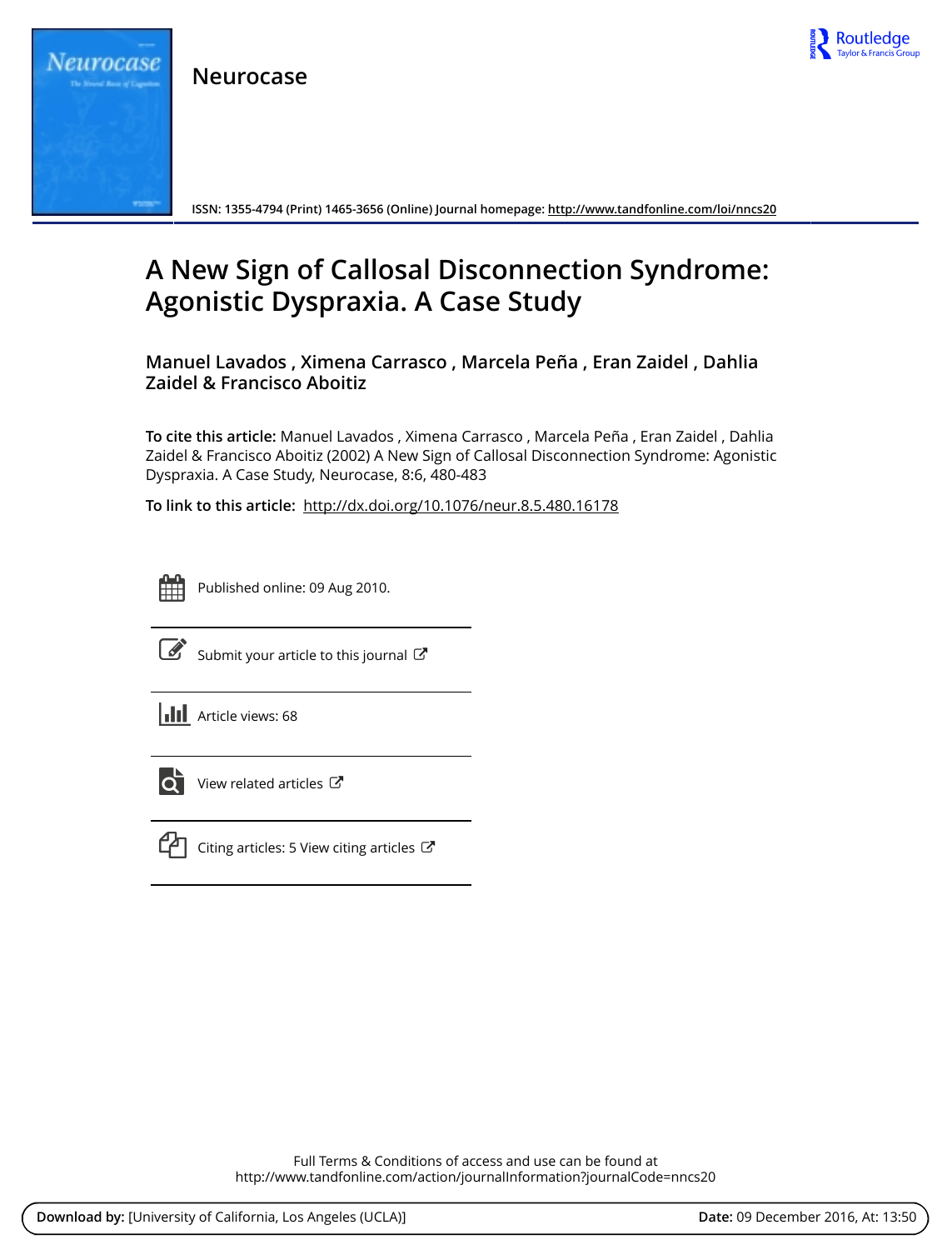# A New Sign of Callosal Disconnection Syndrome: Agonistic Dyspraxia. A Case Study

## **Manuel Lavados**, **Ximena Carrasco**1, **Marcela Pen˜a**2, **Eran Zaidel**3, **Dahlia Zaidel**<sup>3</sup> and **Francisco Aboitiz**<sup>1</sup>

Departamento de Ciencias Neurológicas, <sup>1</sup>Programa de Morfología, Instituto de Ciencias Biomédicas, Facultad de Medicina, Universidad de Chile, Santiago, Chile, <sup>2</sup>Laboratoire de Sciences Cognitives et Psycholinguistique, EHESS, Paris, France and <sup>3</sup>Department of Psychology, University of California, Los Angeles, California, USA

## Abstract

**We report a patient with callosal haemorrhage and no extracallosal involvement who developed a unique form of intermanual conflict. In the acute phase the patient showed a mild speech disturbance and right hemiparesis, and in her right hand, a grasp reflex and compulsive manipulation of tools, all attributable to transient frontal involvement. In the chronic phase there was intermanual conflict occasionally associated with the sensation of a second left hand. The patient also presented a sign consisting of compulsive, automatic execution of orders by one hand (the left or the right) when the patient was specifically asked to perform the movement with the other hand (the right or the left, respectively). There was no left–right confusion in this patient. We call this condition agonistic dyspraxia. In contrast with diagonistic dyspraxia, this consists of the agonistic behaviour of the other hand under conditions in which the hand that has been instructed to respond cannot execute the request.**

## Introduction

A variety of abnormal involuntary motor behaviours has been described following callosal lesions which may or may not be accompanied by hemispheric damage. One example of this is the group of syndromes labelled as alien hand (Brion and Jedynak, 1972), anarchic hand (Della Salla *et al.,* 1994), wayward hand (Goldberg*,* 1987), intermanual conflict (Bogen, 1979) and diagonistic dyspraxia (Akelaitis, 1945). Here we report a patient with callosal haemorrhage who showed, in addition to familiar signs of callosal interruption, an abnormal behaviour not previously described. When instructed to perform a command with either the right or the left forelimb, the patient used the forelimb on the opposite side.

## Case description

The patient, EB, was a 40-year-old, right-handed woman with an eighth grade education, with a history of chronic arterial hypertension. On 1 June 1997, she presented a sudden episode of intense cephalea and loss of consciousness. On admission she was evaluated as Glasgow 3, but after a few hours the patient had recovered consciousness and was evaluated as Glasgow 12. There was a minimal right crural hemiparesis, more pronounced in the lower limb, with Babinski sign. Examination of the cranial nerves, sensory and cerebellar function was normal. A computerized tomography examination revealed a haemorrhage spanning the whole length of the corpus callosum. On 13 June a bilateral carotid and left vertebral angiography indicated vasospasm in both the pericallosal and the callosomarginal arteries without evidence of aneurysm or arterovenous malformations. After 1 month the bilateral carotid and vertebral angiography was normal. Magnetic resonance imaging performed 5 months later revealed three distinct callosal lesions, without extracallosal involvement (see Fig. 1).

## *Hospitalization period (1 June to 1 August)*

During the first 2 weeks, EB showed a slight right hemiparesis, a language deficit similar to a transcortical motor aphasia and a preserved ability to repeat words and two-word utterances. These early language impairments rapidly changed to fluent speech with normal grammar. Even though the patient's right arm was mildly paretic, she had signs of a

*Correspondence to:* Francisco Aboitiz, Departmento de Psiquiatria, Faculdad de Medicina, Pontifica Universidad Cato´lica de Chile, Marcoleta No. 387, 2° Piso, Santiago 1, Chile. Tel: 56 2 354 3808; Fax: 56 2 665 1951; e-mail: faboitiz@med.puc.cl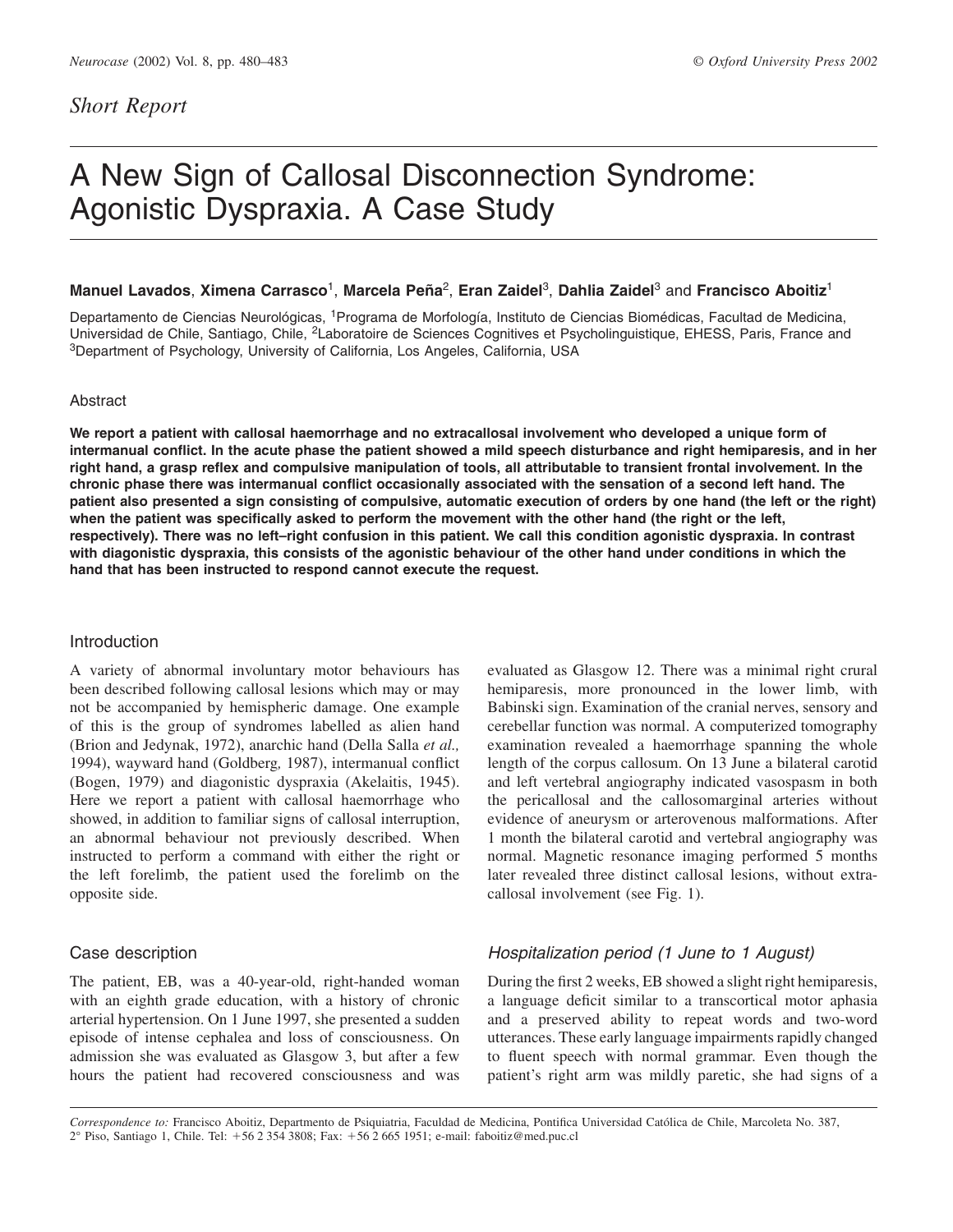

**Fig. 1.** Midsagittal magnetic resonance image indicating the lesioned regions (arrowheads) along the patient's corpus callosum (TR, 494 ms; TE, 15 ms). Above, two parasagittal images leftward (left) and rightward (right) from the midline, showing absence of extracallosal damage. In the picture on the left, two vestiges of the posterior lesion can still be observed in the posterior body of the callosum (arrowhead), which disappeared in the subsequent sections.

mild and transient left motor neglect. If the patient sat in front of the examiner, she normally responded with her right arm to movements produced by the right arm of the examiner; however, sometimes she did not respond with her left arm or if she did, her movements were slow. She had no problem reporting tactile stimuli applied bilaterally and simultaneously, and had no visual neglect according to the Barcelona Test (Peña-Casanova, 1990). In addition, occasionally the patient's right hand moved purposelessly and exhibited an uncontrollable tendency to reach for objects nearby and an inability to release them, as well as a strong grasp reflex. All the signs described completely disappeared within the first 2 weeks. The patient was discharged in July, after her second angiography.

## *Neuropsychological assessment (September)*

The patient performed normally in the Mini-mental Test, in the mnesic BEM 144 Test for short- and long-term memory (Signoret, 1991), in the tasks for loud reading and comprehension of the Barcelona Test, and in the Boston Naming Test.

Visual object naming as well as colour or body part naming were all normal in both visual fields. In both lexical and semantic verbal fluency she scored normally. Right-hand writing was normal as evaluated by the written language subtest of a Spanish adaptation of the Aachen Aphasia Test (Huber *et al.*, 1983). Visuoconstructive function was well preserved in both hands. Similarly, scores in ideomotor praxis commands (Alexander *et al.*, 1992) were normal, except the upper limbs, which will be discussed below. In frontal tests, she performed normally. A dichotic listening study with consonant–vowel monosyllables revealed a strong pattern of right ear advantage for speech sounds (73% of the responses had a right ear advantage), suggesting auditory disconnection. In tests of blind somesthetic transfer between the hands, she consistently failed in crossreplication of hand postures (0/20), in cross-recognition of small objects (0/20) and in cross-localization of finger tips (4/ 16), indicating manual callosal disconnection. While evaluating unimanual tactile naming in the same blind conditions, the patient was unable to name objects in either hand. However, she was able to identify them by touch (with the same hand) among other objects. In the unimanual naming task, the hand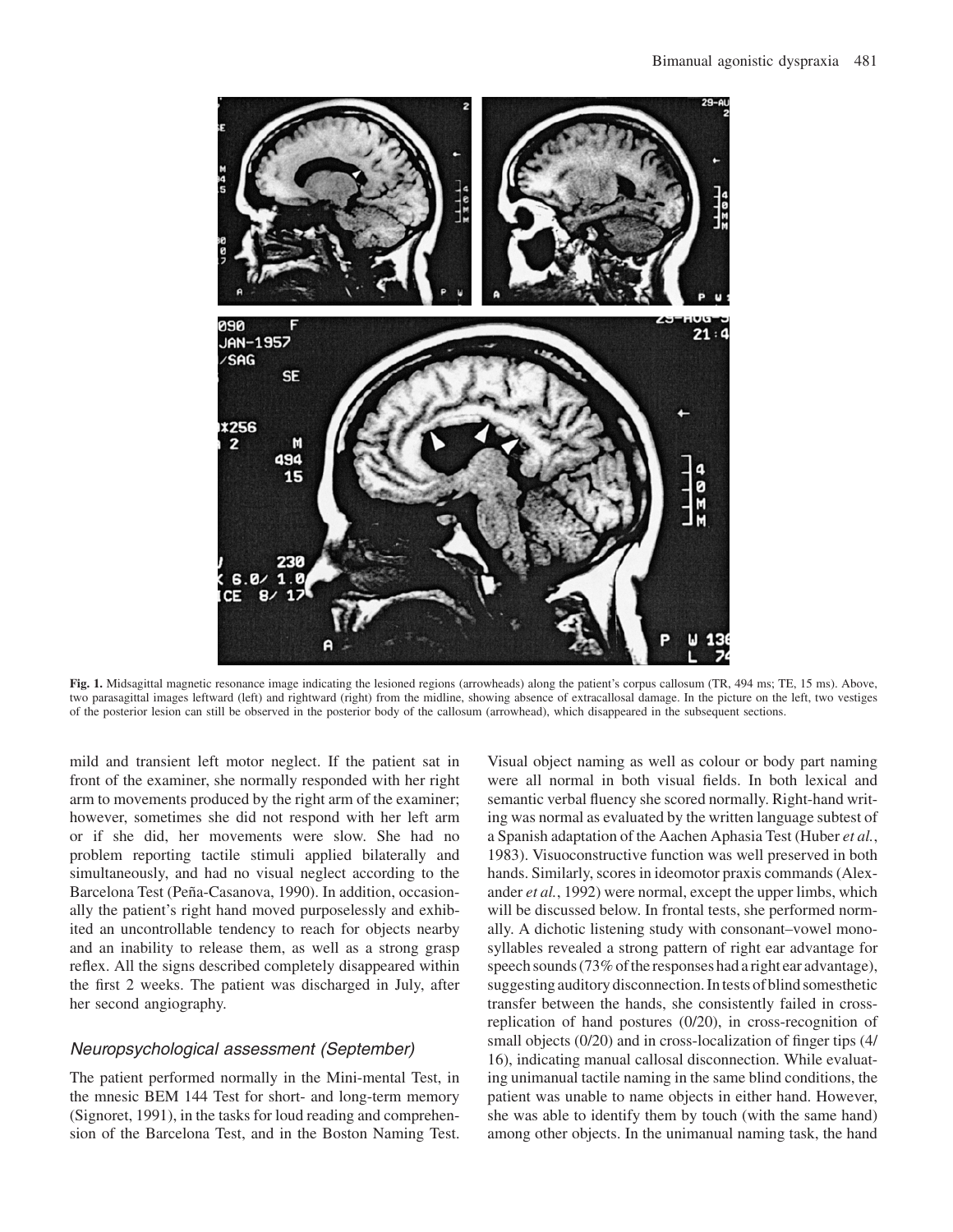| Table 1. (A) Instances in which the automatic hand (contralateral to the instructed or voluntary hand) performed the order instead of the voluntary hand     |  |
|--------------------------------------------------------------------------------------------------------------------------------------------------------------|--|
| (contralateral interference). (B) Mean delays in response of the automatic and voluntary hands in each case. The patient was videotaped while performing the |  |
| different gestures and the reaction times were calculated with a chronometer while watching the tape                                                         |  |

| Instructed hand<br>Right<br>Left | (A) Contralateral interference                                  |                          | (B) Delay in response (s) |           |                         |  |
|----------------------------------|-----------------------------------------------------------------|--------------------------|---------------------------|-----------|-------------------------|--|
|                                  | September 1997<br>January 1998<br>5/17<br>8/17<br>4/17<br>17/17 |                          | September 1997            |           | January 1998            |  |
|                                  |                                                                 | Automatic<br>2.7<br>11.5 | Voluntary<br>11.2<br>-    | Automatic | Voluntary<br>5.1<br>3.8 |  |

that was not holding the object (sometimes the right hand, sometimes the left, depending on which hand was being tested) compulsively tended to grasp the object. Interestingly, when this hand (either right or left) was successful in touching the object, the patient was sometimes able to name it correctly.

Another unusual motor response pattern was observed during praxic evaluation, which to our knowledge has not been described previously. The patient was asked to perform various meaningful acts, either by command or by imitation. Praxis was normal for imitation. However, when specifically instructed to perform some symbolic movement (say, a military salute, the cross sign or a threatening gesture) with either the right or the left hand (hereafter the voluntary hand), typically the other hand (the left or the right, respectively; hereafter called the automatic hand) rapidly responded instead, executing the correct movement (Table 1). When the automatic hand was kept immobilized by the examiner or by the patient herself (by sitting on her hand), it compulsively tended to perform the movement anyway. The patient knew which hand was supposed to perform the action because she looked intently at that hand when it was unable to execute the task. During the session, when the patient was finally able to perform the movement with the voluntary hand, the movement began after a long delay, was apraxic and emerged with great slowness. Although this phenomenon was bilateral, the apraxic-like behaviour was more evident when the voluntary hand was the left than when it was the right. In tests of limb ideomotor praxis (Alexander *et al.*, 1992), EB's performance with the voluntary hand was worse than with the automatic hand, consistent with callosal damage. If the examiner's instruction did not explicitly specify the hand to be moved, the patient correctly engaged either hand to execute the requested command. In such situations, the right hand always performed the movement correctly, while the left was slightly apraxic.

The patient was examined again 7 months following the accident. The frequency of automatic, involuntary movements was significantly reduced (Table 1), but these were still faster than the voluntary movements. The patient also mentioned that her left arm and leg tended to interfere with or oppose a voluntary act, and described a sensation of strangeness, as if her left hand was'not part of her'. In addition, she reported the occasional experience of having two left hands, where one was external to and smaller than the real one. Sometimes she also

felt that her left foot became distorted and much larger than normal.

## **Discussion**

Our patient presented several symptoms at different stages of her clinical evolution which have been described in association with callosal lesions and/or frontal damage. Crural paresis, transcortical motor aphasia, grasp reflex and compulsive manipulation of tools were all indicative of transient left frontal dysfunction, associated with the haematoma (Tanaka *et al.*, 1996). The anatomical and clinical evidence renders persistent frontal damage unlikely, although it does not eliminate the possibility of laminar necrosis in the frontal cortex. Longer lasting motor disturbances were the traditional callosal signs of the condition that we now describe as agonistic dyspraxia. In contrast to diagonistic dyspraxia, the condition described here consists of the agonistic movements of the contralateral hand to perform those movements for which the specified hand is apraxic. This was still observed several months after the callosal haemorrhage, when the signs attributable to frontal damage had long disappeared.

#### References

- Akelaitis AJ. Studies of the corpus callosum. IV. Diagonistic dyspraxia in epileptics following partial and complete section of the corpus callosum. American Journal of Psychiatry 1945; 101: 594–9.
- Alexander MP, Baker E, Naeser A, Kaplan E, Palumbo C. Neuropsychological and neuroanatomical dimensions of ideomotor apraxia. Brain 1992; 115: 87–107.
- Bogen J. The callosal syndromes: In: Heiman K, Valenstein E, editors. Clinical neuropsychology. Oxford: Oxford University Press, 1979: 337–407.
- Brion S, Jedynak CP. Troubles du transfert interhémispherique (callosal disconnection) a` propos de trois observations de tumeurs du corps calleux. Le signe de la main étrangère. Revue Neurologique 1972; 126: 257-66.
- Della Salla S, Marchetti C, Spinnler H. The anarchic hand: a fronto-mesial sign. In: Boller G, Grafman J, editors. Handbook of neuropsychology, Vol. 9. Amsterdam: Elsevier, 1994: 233–55.
- Goldberg G. From intent to action: evolution and function of the premotor systems in the frontal lobe. In: Perecman E, editor. The frontal lobes revisited. New York: IRBN Press, 1987: 273–306.
- Huber W, Poek K, Weninger D, Willmes K. Aechner Aphasie Test. Goottingen: Hogrefe, 1983.
- Peña-Casanova J. Programa Integrado de Exploración Neuropsicológica. Test de Barcelona. Barcelona: Masson, 1990.
- Signoret JL. Batterie d'efficacie mnésique BEM 144. Paris: Elsevier, 1991.
- Tanaka Y, Yoshida A, Kawahata N, Hashimoto R, Obayashi T. Diagonistic dyspraxia. Clinical characteristics, responsible lesion and possible underlying mechanism. Brain 1996; 119: 859–73.

*Received on 24 November, 2000; resubmitted on 8 December, 2001; accepted on 23 April, 2002*